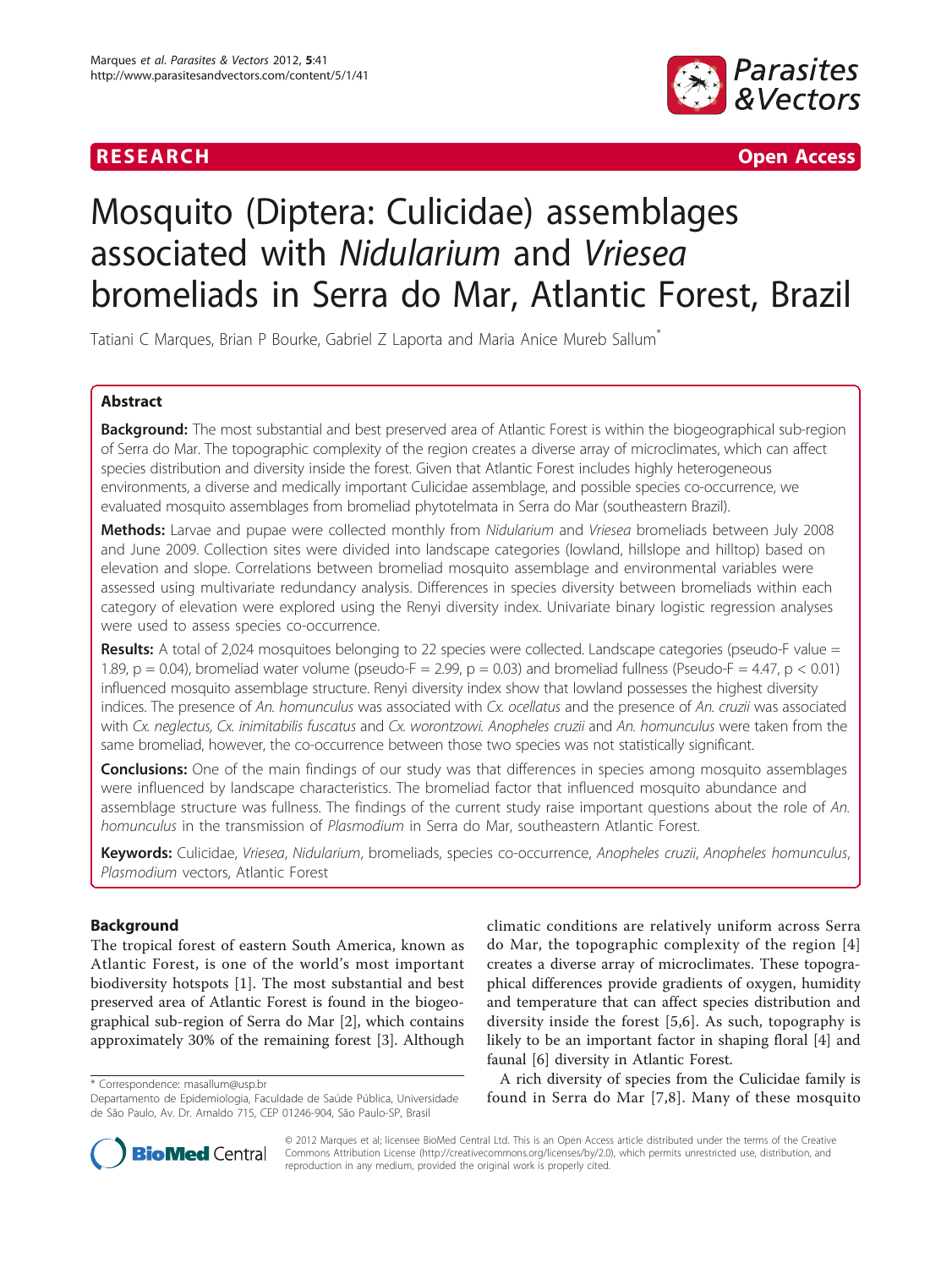species appear to have evolved in close association with bromeliads [[9](#page-7-0)]. For example, Culex ocellatus Theobald and many species of Culex (Microculex) Theobald [[10](#page-7-0),[11](#page-7-0)] and the subgenera Hystatomyia Dyar and Phoniomyia Theobald of the genus Wyeomyia are highly dependent upon bromeliads for larval habitat [\[9](#page-7-0)]. With the exception of Anopheles (Kerteszia) bambusicolus Komp, which is associated with bamboo internodes, the larva and the pupa of Kerteszia Theobald species depend on bromeliad phytotelmata from preserved environments as their primary larval habitat [\[12](#page-7-0)]. The larvae of Anopheles (Kerteszia) cruzii Dyar & Knab, Anopheles (Kerteszia) bellator Dyar & Knab, and Anopheles (Kerteszia) homunculus Komp are frequently found in Nidular-ium and Vriesea bromeliads in Atlantic Forest [[13](#page-7-0)].

Human malaria is endemic in Serra do Mar [[14\]](#page-7-0) where the primary vectors are An. cruzii and An. bellator [[15](#page-7-0)]. Anopheles homunculus has also been incriminated as a vector of human Plasmodium parasites in Paraná and Santa Catarina states [[16](#page-7-0)]. Despite the medical importance of these three species, many aspects of their biology are poorly known [[15](#page-7-0)]. Consequently, studying the way in which environmental variables influence the presence and distribution of these species may help to determine the role of vectors in the dynamics of human plasmodium transmission in Serra do Mar.

Considering the existence of environmental determinants for mosquito assemblages in larval habitats [[17\]](#page-7-0), and a highly heterogeneous environment [\[4](#page-7-0)] and diverse medically important Culicidae assemblage in Serra do Mar [[7\]](#page-7-0), the main objectives of the study are to: (1) characterize bromeliad mosquito assemblage structure; (2) assess correlations between bromeliad mosquito assemblage structure and various environmental factors; (3) determine correlations between the most abundant species and various bromeliad characteristics; and (4) assess co-occurrence among species.

# Methods

The study area is located in the Aroeira District (25° 0' 54"S and 47° 55' 37"W, SAD 69) of Cananéia, Serra do Mar, São Paulo state (Figure [1](#page-2-0)). Collection sites were divided into three distinct landscape categories based on elevation, slope and site accessibility. They were: 1) lowland (5-20 m altitude), 2) hillslope (33 to 54 m altitude), and 3) hilltop (81 to 263 m altitude). All three sites were of primary and considerably preserved forest. The lowland area was found adjacent to an estuarine channel and mangrove. The area was very humid, with a high tree density and little light penetration at ground level. Rocky outcrops were scattered in this area, but abundant at higher elevations (hillslope and hilltop), which may have lowered humidity and increased light penetration at the hilltop.

Larvae and pupae were collected from terrestrial, epiphytic and saxicolous Nidularium (Subfamily: Bromelioideae) and Vriesea (Subfamily: Tillandsioideae) bromeliads in each of the three elevation categories at monthly intervals from July 2008 until June 2009. This yielded samples from 36 plants in each category, totaling 108 bromeliads. Monthly sampling sites varied spatially (by approximately 500 m) in order to increase the coverage area. Of the 108 bromeliads sampled, 94 were Nidularium and 14 Vriesea. Plants of both genera were equally sampled among elevation categories. Thirty Nidularium bromeliads were sampled on the lowland, 33 on the hillslope and 31 on the hilltop whilst 6 Vriesea were sampled on the lowland, 3 on the hillslope and 5 on the hilltop.

Data taken for each sampled plant were: type of bromeliad (terrestrial, epiphytic and saxicolous), bromeliad height, water pH, tank diameter, tank depth, and water volume. Water from each bromeliad was removed with a manual suction pump and measured for the water volume. Additional fresh water was poured into each plant and the removal was again repeated. Samples from each bromeliad were kept in separate plastic containers and the suction pump was washed with both 70% ethanol and fresh water to avoid cross contamination between plants. Climatic data from the two weeks preceding the collection date were obtained from the Centro Integrado de Informações Agrometeorológicas - CIIAGRO ([http://www.ciiagro.sp.](http://www.ciiagro.sp.gov.br/) [gov.br/\)](http://www.ciiagro.sp.gov.br/) station in Cananéia.

Larvae and pupae were taken to the laboratory and raised to adulthood for species identification. Larval and pupal exuviae were mounted on microscopy slides with Canada balsam. Whenever possible, male genitalia were used for species identification. Morphological identification was based on Lane and Whitman [[18](#page-7-0)], Lane [[19\]](#page-7-0), Correa and Ramalho [\[20\]](#page-7-0), Cotrim and Galati [[21](#page-7-0)] and Forattini [\[22\]](#page-7-0). Nine specimens that could not be identified using Lane's [\[19](#page-7-0)] keys were registered as  $Cx$ . (Mcx.) sp1 according to Marques' et al. [[11\]](#page-7-0) informal nomenclature. For the purpose of the present study, we identified larvae with evident subapical swelling as Cx. daumasturus [[23](#page-7-0)], a species that was formerly synonymized with Cx. imitator imitator [\[19\]](#page-7-0). However, the validation of the species needs further investigation. Identification of An. cruzii and An. homunculus was based on characters of the fourth-instar larva, pupa and adults following the characteristics proposed by Forattini [\[22\]](#page-7-0) and Sallum et al. [\[24](#page-7-0)]. Adults associated with either larval or pupal exuviae were deposited in Coleção Entomológica de Referência da Faculdade de Saúde Pública da Universidade de São Paulo (FSP-USP).

Statistical analyses were performed in the program R 2.12 ([http://www.r-project.org/\)](http://www.r-project.org/), using the packages BiodiversityR [[25](#page-7-0)], MASS [\[26\]](#page-7-0), and epicalc [\[27\]](#page-7-0). Species richness was extrapolated using the second order Jackknife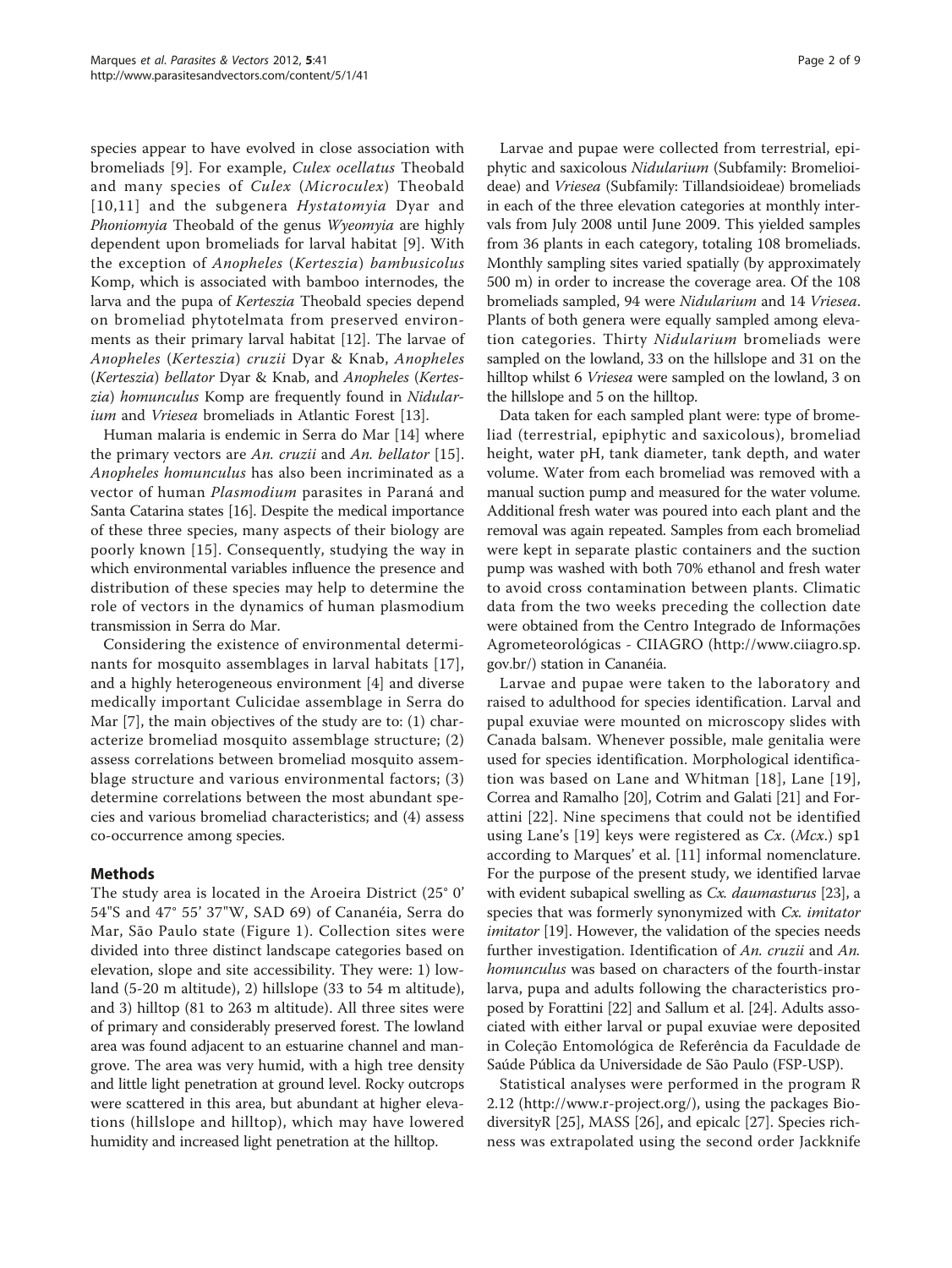<span id="page-2-0"></span>

[[28\]](#page-7-0) in order to assess the sampling effort. This estimator performs best with respect to accuracy in both even and uneven communities [\[29](#page-7-0)]. The multivariate redundancy analysis (RDA) [\[30](#page-7-0)] was used to assess correlations between bromeliad mosquito assemblage structure and various environmental variables. These variables included collection site landscape category (m), mean temperature (°C), total precipitation of rain two weeks prior to collection (mm), type of bromeliad (terrestrial, epiphytic and saxicolous), bromeliad height from the ground (m), tank diameter (cm), tank depth (cm), water pH, bromeliad water volume (ml), and an estimate of bromeliad tank fullness (ml/cm; water volume divided by tank height).

The Renyi diversity index [[31](#page-7-0)] was used to explore differences in species diversity among bromeliads within each category of elevation (lowland, hillslope, and hilltop). This index provided four further diversity indices: Total richness, Shannon-Weiner index, Simpson-Yule index, and the Berger-Parker index. The differences

between landscape categories for each of these indices were then tested for statistical significance using Kruskal-Wallis test ( $p < 0.05$ ).

Correlations between species abundance and both bromeliad fullness and landscape category were assessed based on the results from the RDA analysis. Univariate Gaussian regression analyses were performed to determine whether the bromeliad fullness had either a positive or negative contribution to species abundance (n = 108, p < 0.05). Univariate binomial negative regression analyses were then carried out for landscape categories ( $n = 108$ ). Relative species abundance (prevalence ratio) values for hillslope and hilltop were estimated using the lowland category as the baseline. A prevalence ratio of one indicates the given species is not associated with any landscape category, whereas values of greater than one and less than one indicate a positive and negative association, respectively (p < 0.05, CI 95%).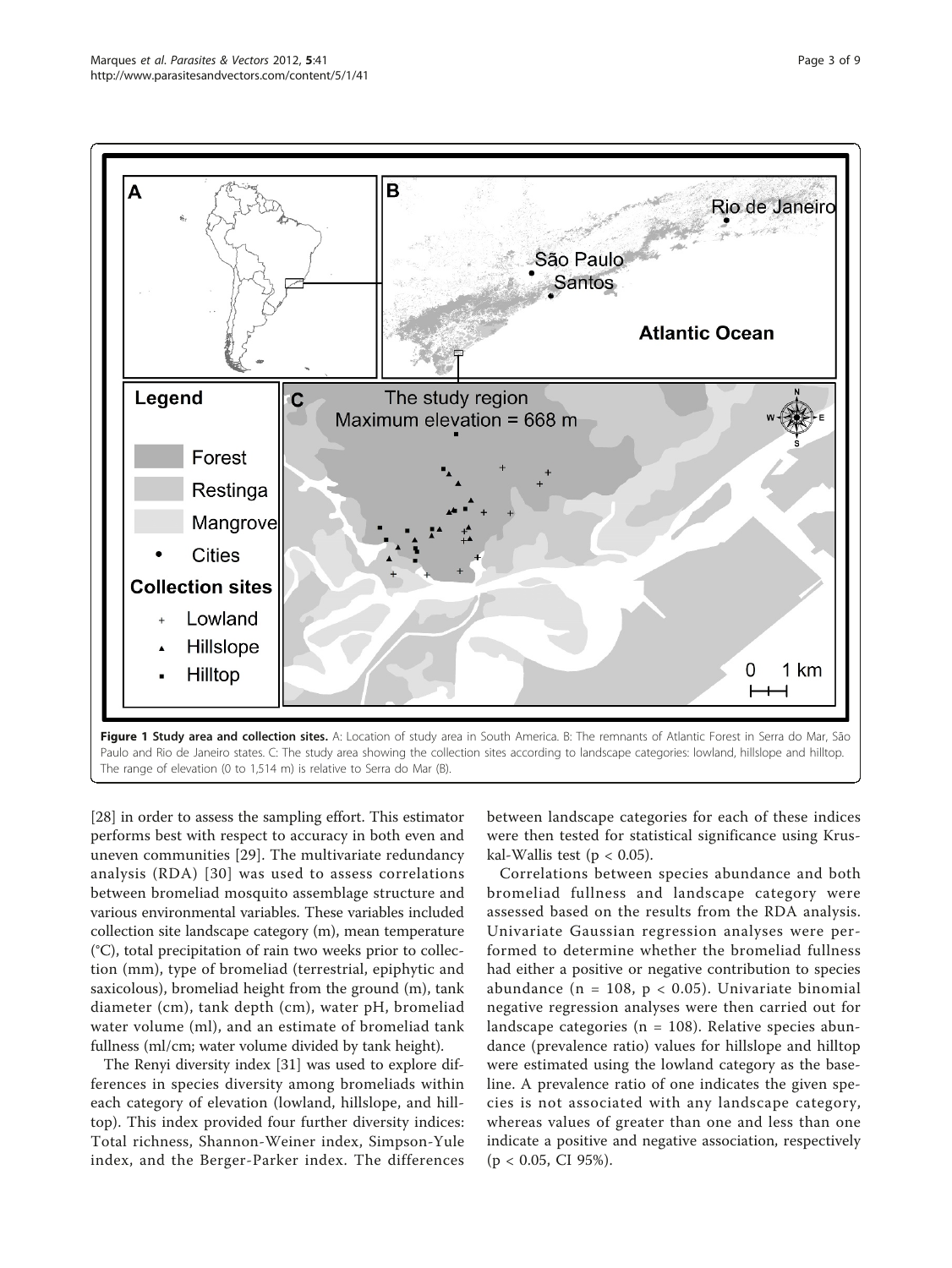<span id="page-3-0"></span>Univariate binary logistic regression analyses ( $n = 108$ ) were used to assess species co-occurrence in bromeliads. Species abundance was transformed into dummy variables (absence  $= 0$ , presence  $= 1$ ), and the analyses of these variables provided one of three possible results; an odds ratio value of one indicates species are associated randomly, whereas odds ratio values of greater than one and less than one indicate a positive and negative association, respectively ( $p < 0.05$ , CI 95%).

# Results

Two thousand and twenty four mosquitoes belonging to 22 species were collected (Table 1). Culex ocellatus (429; 21.20%), Cx. (Mcx.) imitator retrosus (388; 19.17%), Cx. (Mcx.) neglectus (350; 17.29%), Cx. (Mcx.) imitator imitator (213; 10.52%), An. homunculus (201; 9.93%), Cx. (Mcx.) inimitabilis fuscatus (126; 6.23%), An. cruzii (106; 5.24%), Cx. (Mcx.) worontozowi (80; 3.95%) and Cx. (Mcx.) aphylactus (55; 2.52%) were the most abundant species.

The extrapolated species richness using the secondorder jackknife estimator was 35 species. Of the 22 species collected, two were found to be singletons and four doubletons. Results of the RDA showed that landscape

categories, bromeliad water volume and bromeliad fullness had a significant influence on the bromeliad mosquito assemblage structure (pseudo-F value =  $1.89$ , p =  $0.04$ ; pseudo-F value = 2.99,  $p = 0.03$ ; and pseudo-F value = 4.47, p < 0.01, respectively; Table [2\)](#page-4-0).

The Renyi diversity curves showed that the lowland possesses the highest diversity indices, and that the values for the hillslope are more similar to those obtained for the hilltop (Figure [2;](#page-4-0) Additional file [1\)](#page-6-0). The Kruskal-Wallis tests indicated significant difference in the Total richness (= 0) and the Shannon-Weiner diversity index (= 1; Figure [2\)](#page-4-0) between lowland and hilltop ( $KW\chi^2$  = 4.90, p = 0.03 and  $KW\chi^2 = 5.75$ , p = 0.02, respectively). Further results are included in Additional file [1](#page-6-0).

Univariate Gaussian linear regression analyses found that bromeliad fullness was positively associated with Cx. imitator imitator ( $\beta_1$ = 0.90; p < 0.001), An. cruzii ( $\beta$  $_{1}$ = 0.19; p < 0.01), Cx. neglectus ( $\beta$  <sub>1</sub>= 0.68; p < 0.01) and Cx. aphylactus ( $\beta$ <sub>1</sub> = 0.10; p = 0.03). Cx. inimitabilis *fuscatus*, however, showed a negative association ( $\beta$  <sub>1</sub>= -0.32;  $p = 0.04$ ) indicating this species was more associated with shallow water inside bromeliad tanks (Additional file [2](#page-6-0)).

|  |  |  | Table 1 Species of Culicidae found in Nidularium and Vriesea bromeliads. |  |  |
|--|--|--|--------------------------------------------------------------------------|--|--|
|--|--|--|--------------------------------------------------------------------------|--|--|

| <b>Species</b>                                          | Landscape cateogories |                |         | <b>Total</b> |
|---------------------------------------------------------|-----------------------|----------------|---------|--------------|
|                                                         | Lowland               | Hillslope      | Hilltop |              |
| Anopheles (Kerteszia) cruzii Dyar & Knab                | 43                    | 24             | 39      | 106          |
| Anopheles (Kerteszia) homunculus Komp                   | 98                    | 62             | 41      | 201          |
| Culex ocellatus Theobald                                | 101                   | 114            | 214     | 429          |
| Culex (Microculex) sp1                                  |                       | 2              | 0       | 9            |
| Culex (Microculex) reducens Lane & Whitman              | 0                     |                | 5       | 6            |
| Culex (Microculex) worontzowi Pessoa & Galvão           | 11                    | 10             | 59      | 80           |
| Culex (Microculex) daumasturus (Kum)                    | 4                     | $\Omega$       |         | 5            |
| Culex (Microculex) imitator imitator Theobald           | 165                   | 35             | 13      | 213          |
| Culex (Microculex) imitator retrosus Lane & Whitman     | 81                    | 159            | 148     | 388          |
| Culex (Microculex) aphylactus Root                      | 20                    | 20             | 15      | 55           |
| Culex (Microculex) inimitabilis fuscatus Lane & Whitman | 29                    | 53             | 44      | 126          |
| Culex (Microculex) microphyllus Root                    | $\Omega$              | $\overline{4}$ | 14      | 18           |
| Culex (Microculex) neglectus Lutz                       | 199                   | 113            | 38      | 350          |
| Culex (Microculex) intermedius Lane & Whitman           | 8                     | $\Omega$       | 0       | 8            |
| Culex (Microculex) pleuristriatus Theobald              | 2                     | Ω              | 0       | 2            |
| Runchomyia (Runchomyia) theobaldi (Lane & Cerqueira)    | O                     |                | 0       |              |
| Wyeomyia (Phoniomyia) davisi (Lane & Cerqueira)         | 2                     | 0              | ∩       | 2            |
| Wyeomyia (Phoniomyia) galvaoi (Correa & Ramalho)        | 4                     | 3.             | 0       | 7            |
| Wyeomyia (Phoniomyia) incaudata (Root)                  | 2                     | 0              | ∩       | 2            |
| Wyeomyia (Phoniomyia) palmata (Lane & Cerqueira)        | 2                     | 0              | ∩       | 2            |
| Wyeomyia (Phoniomyia) pilicauda Root                    | 0                     | $\Omega$       |         |              |
| Wyeomyia (Phoniomyia) theobaldi (Lane & Cerqueira)      | 8                     | 5              | 0       | 13           |
| <b>Total abundance</b>                                  | 786                   | 606            | 632     | 2024         |
| <b>Total species richness</b>                           | 18                    | 15             | 13      | 22           |

Species of Culicidae collected as larvae and pupae, in Nidularium and Vriesea bromeliads combined, from lowland, hillslope and hilltop, in an area of Atlantic forest in the municipality of Cananéia, southeastern São Paulo state, Brazil, from July 2008 to June 2009.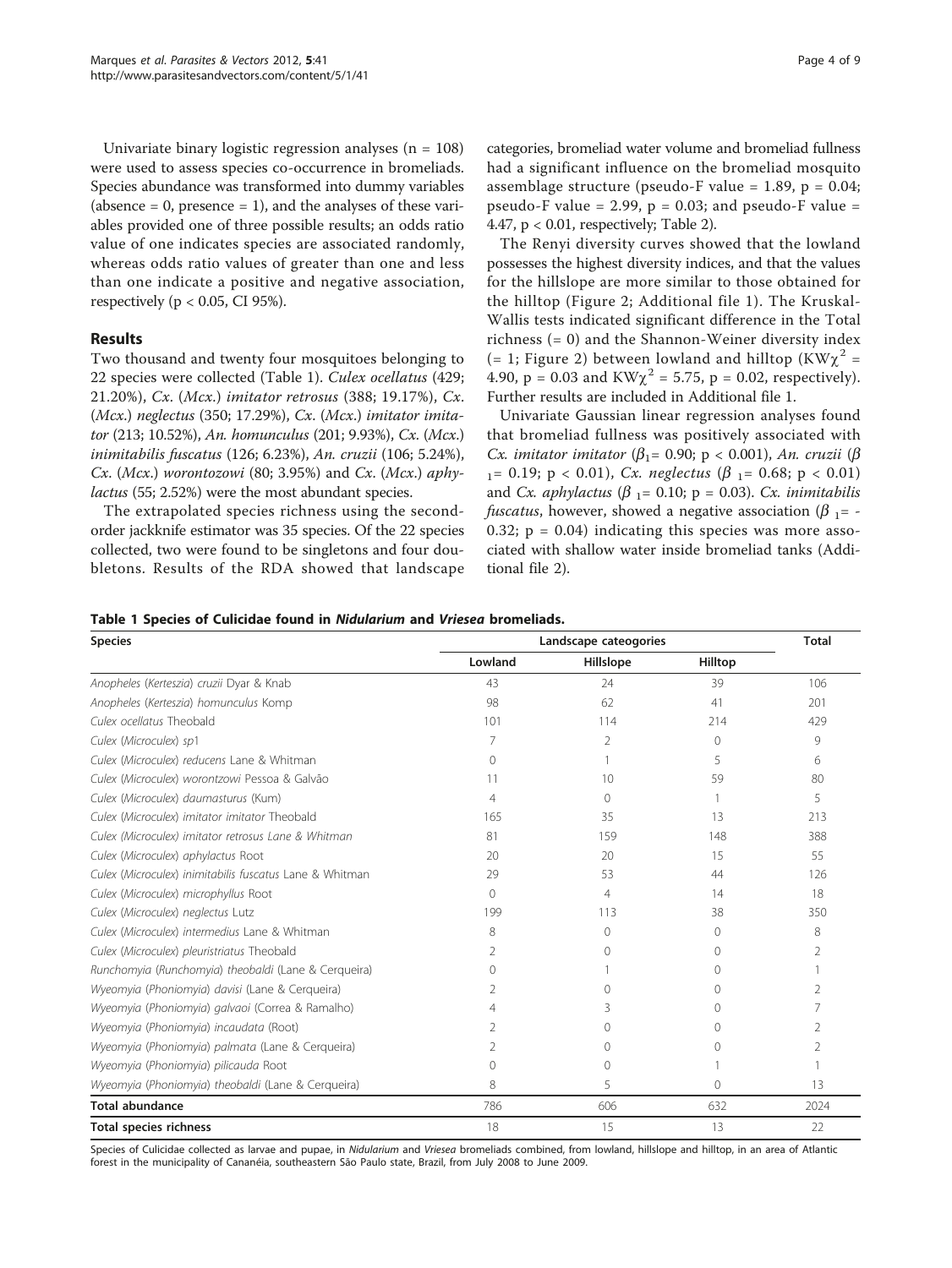| <b>Environmental variable</b>               | Type of variable                                | Redundancy analysis                                     |
|---------------------------------------------|-------------------------------------------------|---------------------------------------------------------|
| Mean temperature                            | Numeric, from 16.9 to 27.5°C                    | Pseudo-F = 0.69, d.f. = 106 ( $p = 0.63$ )              |
| Total precipitation                         | Numeric, from 0.9 to 155.3 mm                   | Pseudo-F = 0.13, d.f. = 106 ( $p = 0.99$ )              |
| Bromeliad height                            | Numeric, from 0 to 260 cm                       | Pseudo-F = $0.61$ , d.f. = $106$ (p = $0.68$ )          |
| Type of bromeliad                           | Factor, 3 levels (ground, epiphytic, rocky)     | Pseudo-F = 1.49, d.f. = 106 ( $p = 0.13$ )              |
| Water pH                                    | Numeric, from 3.9 to 7.5                        | Pseudo-F = $0.41$ , d.f. = 106 (p = 0.86)               |
| Tank diameter                               | Numeric, from 10 to 100 cm                      | Pseudo-F = 0.50, d.f. = 106 ( $p = 0.75$ )              |
| Tank depth                                  | Numeric, from 10 to 140 cm                      | Pseudo-F = 0.98, d.f. = 106 ( $p = 0.41$ )              |
| Landscape categories                        | Factor, 3 levels (lowland, hillslope, hillside) | Pseudo-F = 1.89, d.f. = 106 ( $p = 0.04$ ) <sup>a</sup> |
| Bromeliad water volume                      | Numeric, from 7 to 750 ml                       | Pseudo-F = 2.99, d.f. = 106 ( $p = 0.03$ ) <sup>a</sup> |
| Bromeliad fullness (water divided by depth) | Numeric, from 0.2 to 17.5 ml/cm                 | Pseudo-F = 4.47, d.f. = 106 ( $p < 0.01$ ) <sup>a</sup> |

<span id="page-4-0"></span>Table 2 Correlation between bromeliad mosquito assemblage and environmental variables.

Results of the multivariate Redundancy analysis (RDA) showing correlations between bromeliad mosquito assemblage structure and environmental variables. a = Significant result under the null hypothesis: Pseudo-F = 0 (p < 0.05).

Univariate negative binomial regression analyses found that An. homunculus (prevalence ratio =  $0.42$ ; CI 95% = 0.18 - 0.95) and *Cx. neglectus* (prevalence ratio =  $0.19$ ; CI 95% = 0.07 - 0.5) were more closely associated with lowland than hilltop, and that Cx. imitator imitator was more closely associated with lowland than either hilltop (prevalence ratio =  $0.08$ ; CI 95% =  $0.03 - 0.22$ ) or hillslope

(prevalence ratio = 0.21; CI 95% = 0.08 - 0.53) (Additional file [3](#page-6-0)).

Univariate binary logistic regression analyses for cooccurrence showed that An. homunculus was associated with Cx. ocellatus and An. cruzii was associated with Cx. neglectus, Cx. inimitabilis fuscatus and Cx. worontzowi (Table [3\)](#page-5-0). Although An. cruzii and An. homunculus were

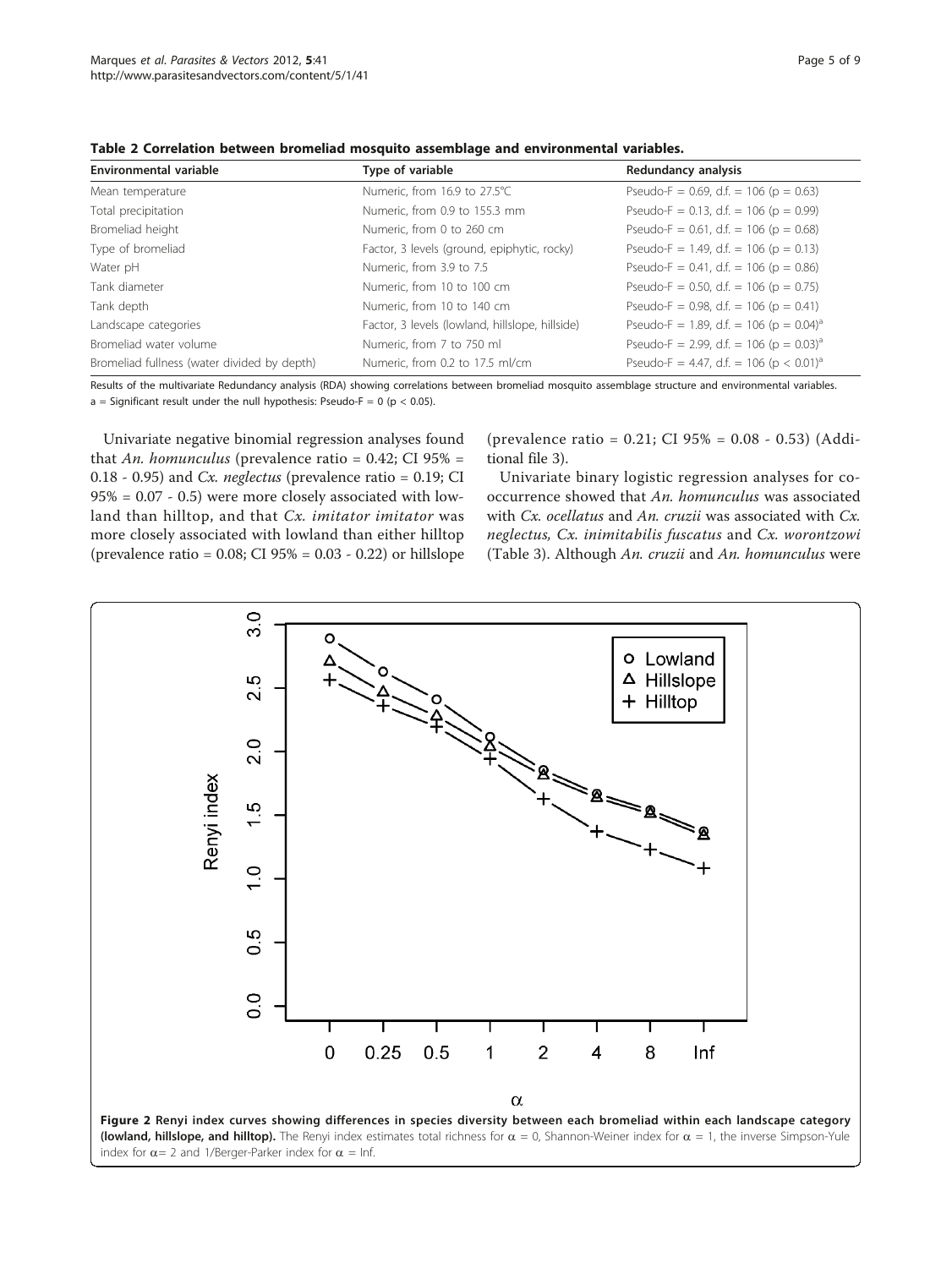| <b>Species</b>              | Odds ratio (95%CI),<br>Anopheles cruzii | Odds ratio (95%CI),<br>Anopheles homunculus |  |
|-----------------------------|-----------------------------------------|---------------------------------------------|--|
| Anopheles homunculus        | 1.82 (0.83, 4.01)                       | $\overline{a}$                              |  |
| Culex ocellatus             | $0.84$ (0.36, 1.95)                     | 2.43 $(1.06, 5.56)^d$                       |  |
| Culex aphylactus            | 1.68 (0.62, 4.58)                       | $0.96$ $(0.36, 2.6)$                        |  |
| Culex imitator imitator     | 1.22 (0.55, 2.73)                       | 1.55(0.71, 3.4)                             |  |
| Culex imitator retrosus     | 1.52(0.69, 3.34)                        | 1.23 (0.57, 2.64)                           |  |
| Culex inimitabilis fuscatus | 3.73 $(1.33, 10.5)^a$                   | $2.1$ (0.76, 5.83)                          |  |
| Culex neglectus             | $2.87$ (1.28, 6.43) <sup>a</sup>        | 0.99(0.46, 2.11)                            |  |
| Culex worontzowi            | 4.65 (1.33, 16.27) <sup>a</sup>         | 0.91(0.29, 2.92)                            |  |

<span id="page-5-0"></span>Table 3 Co-occurrence between mosquito species in Nidularium and Vriesea bromeliads.

Results of the univariate binary logistic regression analyses showing co-occurrence between mosquito species in Nidularium and Vriesea bromeliads combined.

a = Significant result under the null hypothesis: Odds Ratio = 1 (p < 0.05).

occasionally found in the same bromeliad, this association was not statistically significant  $(1.82, p = 0.14)$ . Considering mosquito frequency distribution among bromeliad genera (Additional file [4](#page-7-0)), results of co-occurrence analyses were mainly because of Nidularium. The number of plants sampled of the *Nidularium* genus was approximately seven times higher than those of the Vriesea (94 Nidularium versus 14 Vriesea).

## Discussion and conclusions

The difference between the observed  $(n = 22)$  and extrapolated species richness ( $n = 35$ ) in our study can be explained by the high number of rare species present in the tropical forest of Serra do Mar [[4\]](#page-7-0). According to the second order jackknife estimator, we detected six rare species in our study, which constitutes approximately one quarter of the observed species. It therefore appears that rarer species were under-represented in our study, which may have affected our ability to detect the significance of some determinants (Table [2](#page-4-0)). However, those determinants that were significant for the assemblage structure were also significant for the most abundant species.

Alves et al. [\[4](#page-7-0)] found significant differences in forest structure and biomass variation along a 0-1100 m altitude gradient of coastal Atlantic Forest in Serra do Mar. The authors also showed how small changes in elevation in tropical regions can significantly affect various environmental factors such as air temperature, solar radiation, light availability, edaphic discontinuities, both soil moisture and temperature, nutrients availability, ground evaporation and microbial decomposition. Considering that environmental variables may have an impact on the availability and suitability of mosquito habitats, including larval habitats (e.g. bromeliads), one should expect to find differences in Culicidae assemblages in different locations within Atlantic Forest. In the present study, differences in mosquito community structure in a small gradient of altitude (0-263 m) were found, showing that the complexity of Serra do Mar and elevational gradient may be considered in ecological studies of Culicidae. This finding is consistent with that of Navarro et al. [\[32\]](#page-7-0) who found that elevation is an important landscape determinant for Culicidae fauna distribution in Venezuela.

One of the main findings in our study was that differences in species among mosquito assemblages were influenced by elevation categories. The higher total species richness found in the lowland (Table [1](#page-3-0)) is consistent with greater niche availability, and may be related to higher species abundance because of the decreased probability of local population extinction [[33\]](#page-7-0). Micro-climatic variation could not be evaluated because such data was not available but is likely to be important in influencing mosquito fauna and their distribution. The macro-climatic data that was used in our study could not explain differences in assemblage structure (Table [2\)](#page-4-0).

Previous studies showed that differences in species among mosquito assemblages can be explained by bromeliad characteristics [\[34,35](#page-7-0)]. The quantity and quality of food resources, and physico-chemical properties of the water in bromeliads tanks may determine the species found in them [\[34\]](#page-7-0). It is noteworthy that pH, conductivity, temperature, and  $O_2$  concentration were found unrelated to both richness and species diversity of macro-invertebrate fauna inhabiting Tillandsia turneri Baker (Bromeliaces) in high altitude forest in Colombia [\[36](#page-7-0)]. However, bromeliad water volume and plant area were associated with abundance. Machado-Allison et al. [\[37\]](#page-7-0) found a positive correlation between bromeliad structural complexity, habitat persistence, presence of predators and mosquito species richness. In another study, Araújo et al. [[38](#page-7-0)] found that species abundance was positively associated with increased water volume, whereas richness was correlated with plant diameter. In considering that larval mosquito community structure may be influenced by both the volume of water inside a bromeliad tank and depth of the water, another variable named bromeliad fullness was assessed for Vriesea and Nidularium plants from Atlantic Forest. This variable was found to have a statistically significant influence on the mosquito community structure. Water fullness may create an array of micro-variation in the physico-chemical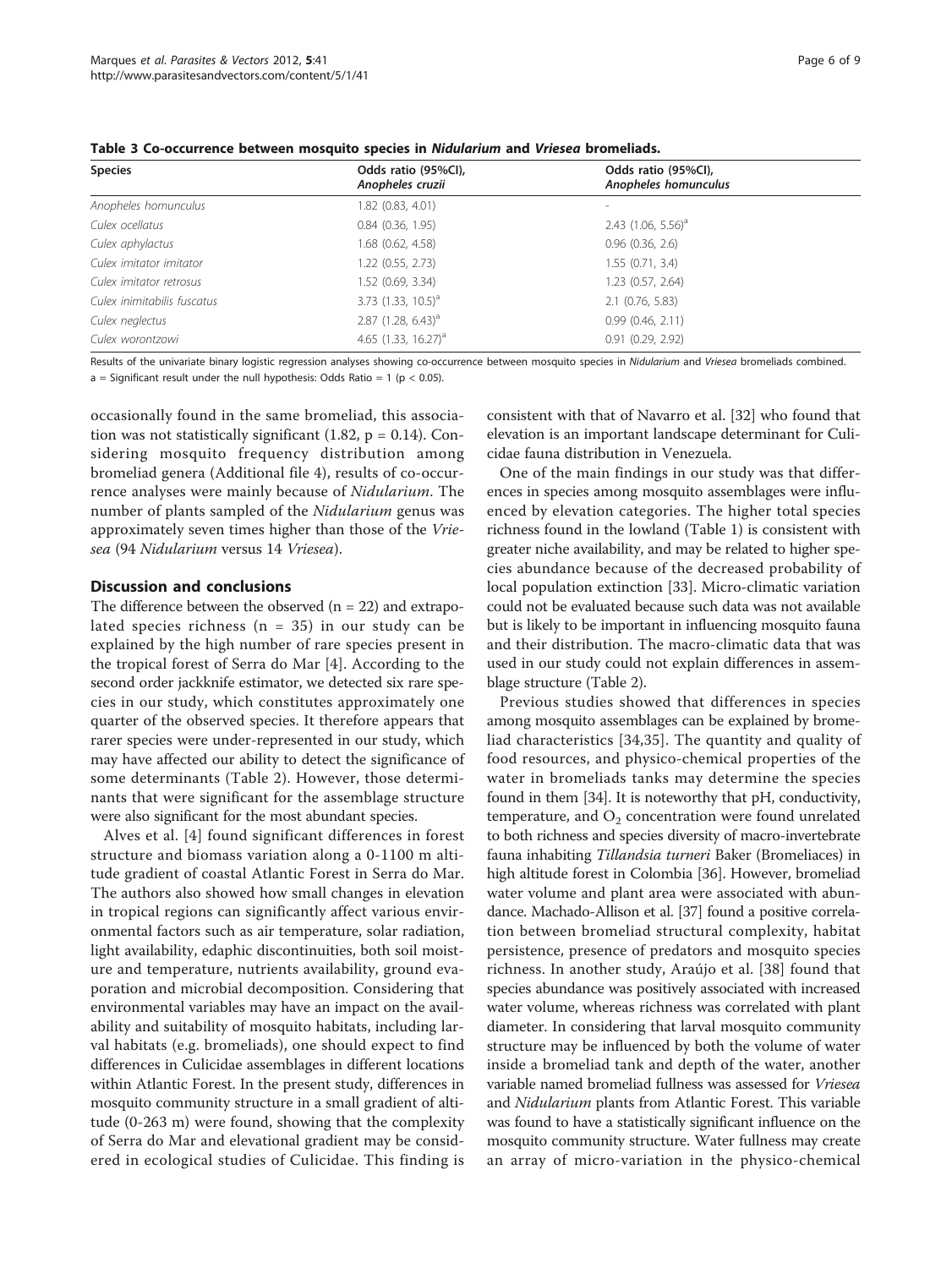<span id="page-6-0"></span>characteristics of water content, and thus in food resources and presence of predators that can affect mosquito larval community structure.

Mosquito species abundance may also be influenced by bromeliad taxa [[9,39-](#page-7-0)[42](#page-8-0)]. Navarro et al. [\[43](#page-8-0)] found mosquito taxa association with bromeliad family in Venezuela. Similarly, in Panaquire, Venezuela, Machado-Allison et al. [[44\]](#page-8-0) found that some species of mosquitoes were strongly associated with species of bromeliads. In the present study, among the six rarest mosquito species found in Nidularium and Vriesea bromeliads, four belonged to the Wyeomyia (Phoniomyia). Similarly, Müller and Marcondes [[45\]](#page-8-0) collected only a single individual of Wyeomyia (Phoniomyia) in plants of Nidularium innocentii. However, Mocellin et al. [\[46](#page-8-0)] found Wyeomyia (Phoniomyia) to be the most abundant taxa in Neoregelia compacta (Mez) and Billbergia nana E. Pereira in the Botanical Garden of Rio de Janeiro. It therefore appears that plants of the genus Nidularium do not represent important larval habitat for Wyeomyia (Phoniomyia). Given the large numbers of adult Wyeomyia (Phoniomyia) previously found in the study area [\[47](#page-8-0)], it is likely that this subgenus favors alternative bromeliad genera, for example, Neoregelia and Billbergia. Moreover, it is noteworthy that at least 21 additional genera of Bromeliaceae can be found in Serra do Mar [[48\]](#page-8-0), some of which may provide important larval habitat for Wyeomyia (Phoniomyia).

The subgenus Kerteszia is comprised of 12 species, of which four have been implicated as malaria vectors [\[12](#page-7-0)]. Three of these, An. bellator, An. cruzii, and An. homunculus, are important vectors in the Atlantic Forest. While An. bellator and An. cruzii are widely distributed, the geographical distribution of An. homunculus is poorly known [[15\]](#page-7-0). Sallum et al. [\[24](#page-7-0)] stated that the lack of An. homunculus records in Brazil may be a consequence of an inability to effectively identify the species based on female morphological characters. Larval and pupal characteristics, on the other hand, are highly effective at resolving this species. Despite the abundance of An. cruzii and An. bellator found in the study area by Forattini et al. [[49](#page-8-0)], we only identified An. cruzii and An. homunculus. The absence of An. bellator may be because of a preference for larval habitat either in the canopy [[13\]](#page-7-0) or restinga [[50\]](#page-8-0), but plants from both environments were not sampled. Anopheles homunculus, on the other hand, was frequently encountered in our study and made up approximately 65% of all Kerteszia specimens collected. Anopheles homunculus was similarly found to be common in enclosed, humid forests in Serra do Mar in Santa Catarina state [[50](#page-8-0)]. It is noteworthy that Harbach and Navarro [[51\]](#page-8-0) reported An. homunculus in forests at altitudes of up to 1700 m in Auyantepui, Venezuela.

Great importance lies in the ability to effectively identify the presence of malaria vectors, and understand identification of a surrogate species may be used as a tool to assess the presence of vector species. In our study area, three species from the genus Culex were found to be indicative of the presence of An. cruzii and one was found to be indicative of An. homunculus (Table [3\)](#page-5-0), and mostly within Nidularium plants (Additional file [4](#page-7-0)). However, the field observations conducted for the present study do not allow addressing ecological and evolutionary mechanisms of mosquito species coexistence. Consequently, hypotheses of species co-occurrence need further investigations employing an experimental design that combines field investigation and also mathematical modeling.

There are few published accounts of An. homunculus in the Atlantic Forest, and this study is the first to include this species in an assessment of diversity among mosquito assemblages. Anopheles homunculus seems to be abundant in Nidularium and Vriesea bromeliads, sharing the same plants with An. cruzii, and presence of both species were found to be associated with distinct categories of elevation and slope. The findings of the current study open questions about the importance of An. homunculus in the transmission of Plasmodium sp. in Atlantic Forest. The species was incriminated as a vector on coastal areas of Santa Catarina state [[16\]](#page-7-0), but its current role in human malaria transmission is largely unknown. It is noteworthy that Alouatta monkeys were found infected with Plasmodium vivax, P. malariae and P. falciparum in Serra do Mar, and thus they may act as reservoirs for human *Plas-*modium [[52,53](#page-8-0)]. In considering that An. homunculus is found in areas with dense forest coverage [[50\]](#page-8-0) where Alouatta monkeys are present, it is plausible to propose that either the species, or other Kerteszia species, may be involved in the transmission of malaria parasites from monkeys to humans. The involvement of An. homunculus in the dynamics of malaria transmission in Atlantic Forest requires further investigation, with a particular emphasis on greater sampling and testing for infectivity across the region in different levels within the forest.

# Additional material

[Additional file 1: D](http://www.biomedcentral.com/content/supplementary/1756-3305-5-41-S1.DOC)ifferences between landscape categories for each of  $\alpha$  value of the Renyi index tested for statistical significance using Kruskal-Wallis test. Results of Kruskal-Wallis test to assess statistical significance of Renyi index values.

[Additional file 2: R](http://www.biomedcentral.com/content/supplementary/1756-3305-5-41-S2.DOC)esults of univariate Gaussian regression analyses performed with species abundance against the bromeliad fullness (volume of water divided by depth of bromeliad tank). Results of univariate regression analysis to determine correlation between species abundance and bromeliad fulness defined as volume of water divided by depth of the bromeliad tank.

[Additional file 3: U](http://www.biomedcentral.com/content/supplementary/1756-3305-5-41-S3.DOC)nivariate negative binomial models regression analyses of species abundance as a function of elevation categories with lowland as the baseline. Results of negative binomial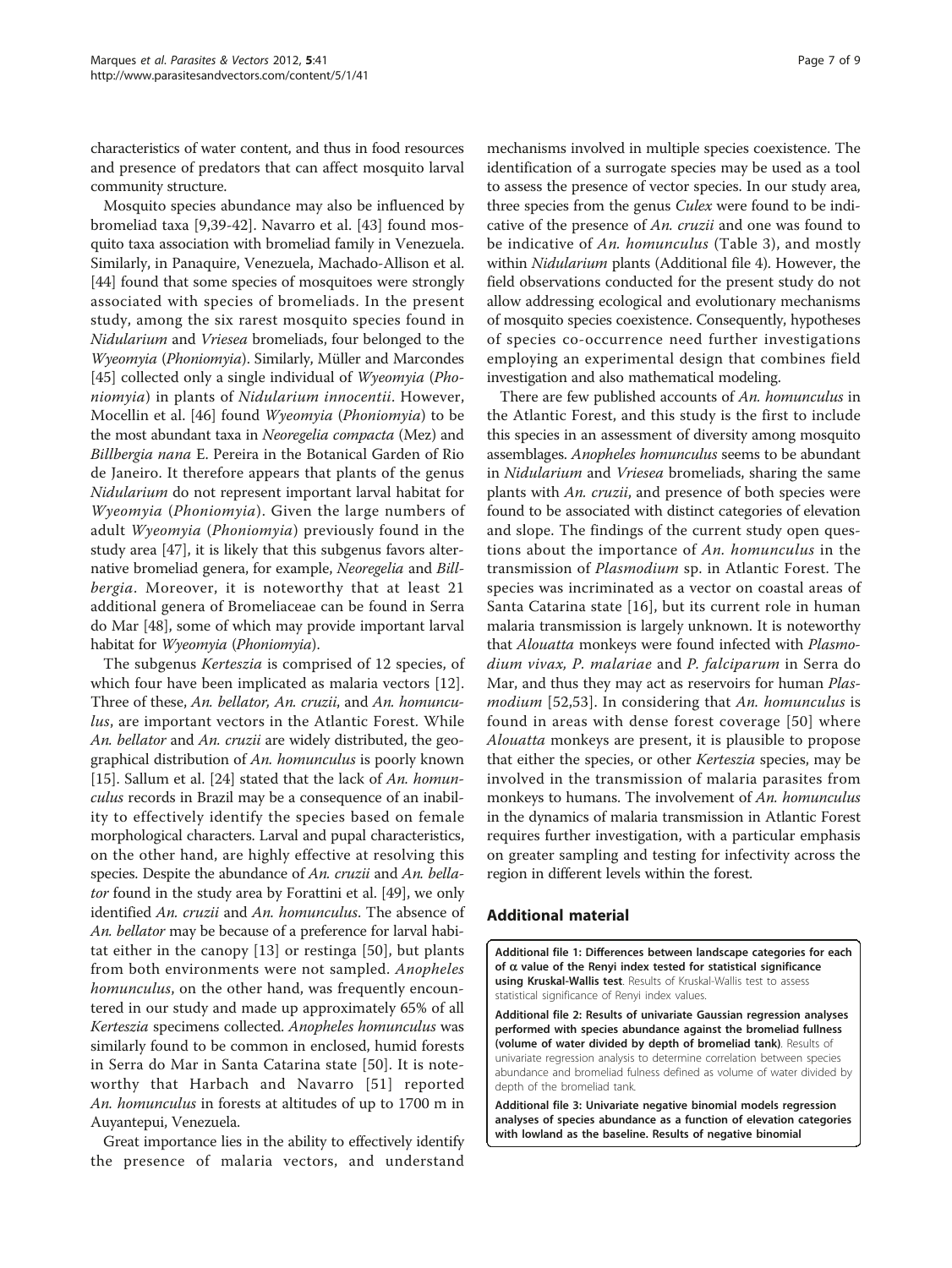#### <span id="page-7-0"></span>regression analysis showing correlations between species abundance and elevation.

[Additional file 4:](http://www.biomedcentral.com/content/supplementary/1756-3305-5-41-S4.DOC) Species of Culicidae taken from the genera Nidularium and Vriesea. \*Number of plants in which a species was found/number of plants sampled in a specific landscape category. List of species of Culicidae collected from Nidularium and Vriesea showing the number of plants in which a species was found and the number of plants sampled in a specific landscape category.

#### Acknowledgements and funding

We are in debt to the reviewers for suggestions and comments that greatly improved the first draft of the manuscript; to A. Fernandes for assistance in the specimens identification; to field team from Departamento de Epidemiologia for helping with field collections. To Fundação de Amparo à Pesquisa do Estado de São Paulo, FAPESP (Processo n° 05/53973-0, and 2011/22088-1), and Conselho Nacional de Desenvolvimento Científico e Tecnológico (CNPq BPP 300351/2008-9) for financial support. TCM was a recepient of CNPq fellowship no. 136557/2008-2e.

#### Authors' contributions

TCM and MAMS conceived and designed the experiments. TCM did the field collections and identified the specimens. GZL performed the statistical analysis in the R package with contributions by BPB, MAMS and TCM. MAMS, TCM, BPB, GZL wrote the paper. All authors read and approved the final manuscript.

#### Competing interests

The authors declare that they have no competing interests.

Received: 4 August 2011 Accepted: 16 February 2012 Published: 16 February 2012

#### References

- Myers N, Mittermeier RA, Mittermeier CG, Fonseca GAB, Kent J: [Biodiversity](http://www.ncbi.nlm.nih.gov/pubmed/10706275?dopt=Abstract) [hotspots for conservation priorities.](http://www.ncbi.nlm.nih.gov/pubmed/10706275?dopt=Abstract) Nature 2000, 403:853-858.
- Silva JMC, Casteleti CHM: Status of the biodiversity of the Atlantic Forest of Brazil. In The Atlantic Forest of South America: biodiversity status, threats, and outlook. Edited by: Galindo-Leal C, Câmara IG. Washington: Island Press; 2003:43-59.
- 3. Galindo-Leal C, Câmara IG: Atlantic Forest hotspot status: an overview. In The Atlantic Forest of South America: biodiversity status, threats, and outlook. Edited by: Galindo-Leal C, Câmara IG. Washington: Island Press; 2003:3-11.
- 4. Alves LF, Vieira SA, Scaranello MA, Camargo PB, Santos FAM, Joly CA, Martinelli LA: Forest structure and live aboveground biomass variation along an elevational gradient of tropical Atlantic moist forest (Brazil). For Ecol Manage 2010, 260:679-691.
- Carnaval AC, Moritz C: Historical climate modelling predicts patterns of current biodiversity in the Brazilian Atlantic forest. J Biogeogr 2008, 35:1187-1201.
- 6. Fitzpatrick SW, Brasileiro CA, Haddad DFB, Zamudio KR: [Geographical](http://www.ncbi.nlm.nih.gov/pubmed/19500257?dopt=Abstract) [variation in genetic structure of an Atlantic Coastal Forest frog reveals](http://www.ncbi.nlm.nih.gov/pubmed/19500257?dopt=Abstract) [regional differences in habitat stability.](http://www.ncbi.nlm.nih.gov/pubmed/19500257?dopt=Abstract) Mol Ecol 2009, 18:2877-2896.
- 7. Forattini OP, Lopes OS, Rabello EX: [Investigações sobre o comportamento](http://www.ncbi.nlm.nih.gov/pubmed/5709516?dopt=Abstract) [de formas adultas de mosquitos silvestres no estado de São Paulo,](http://www.ncbi.nlm.nih.gov/pubmed/5709516?dopt=Abstract) [Brasil.](http://www.ncbi.nlm.nih.gov/pubmed/5709516?dopt=Abstract) Rev Saude Publica 1968, 2:111-173.
- Marques GRAM, Santos RLC, Forattini OP: [Aedes albopictus](http://www.ncbi.nlm.nih.gov/pubmed/11486146?dopt=Abstract) em bromélias [de ambiente antrópico no Estado de Säo Paulo, Brasil.](http://www.ncbi.nlm.nih.gov/pubmed/11486146?dopt=Abstract) Rev Saude Publica 2001, 35:243-248.
- Frank JH: Bromeliad phytotelmata and their biota, especially mosquitoes. In Phytotelmata: Terrestrial Plants as Host for Aquatic Insect Communities. Edited by: Frank JH, Lounibos LP. New Jersey: Plexus, Meford; 1983:101-128.
- Müller GA, Marcondes CB: Bromeliad-associated mosquitoes from Atlantic forest in Santa Catarina Island, southern Brazil (Diptera, Culicidae), with new records for the State of Santa Catarina. Iheringia Ser Zool 2006, 96:315-319.
- 11. Marques GRAM, Forattini OP: [Culicídeos em bromélias: diversidade de](http://www.ncbi.nlm.nih.gov/pubmed/19009155?dopt=Abstract) [fauna segundo influência antrópica, litoral de São Paulo.](http://www.ncbi.nlm.nih.gov/pubmed/19009155?dopt=Abstract) Rev Saude Publica 2008, 42:979-985.
- 12. Zavortink TJ: Mosquito studies XXIX. A review of the subgenus Kerteszia of Anopheles. Contrib Amer Entomol Inst 1973, 9:1-54.
- 13. Frank JH, Lounibos LP: [Insects and allies associated with bromeliads: a](http://www.ncbi.nlm.nih.gov/pubmed/20209047?dopt=Abstract) [review.](http://www.ncbi.nlm.nih.gov/pubmed/20209047?dopt=Abstract) Terr Arthropod Rev 2009, 1:125-153.
- 14. Oliveira-Ferreira J, Lacerda MVG, Brasil P, Ladislau JLB, Tauil PL, Daniel-Ribeiro CT: [Malaria in Brazil: an overview.](http://www.ncbi.nlm.nih.gov/pubmed/20433744?dopt=Abstract) Malar J 2010, 9:115.
- 15. Marrelli MT, Malafronte RS, Sallum MAM, Natal D: Kerteszia [subgenus](http://www.ncbi.nlm.nih.gov/pubmed/17880709?dopt=Abstract) [associated with the Brazilian Atlantic forest: current knowledge and](http://www.ncbi.nlm.nih.gov/pubmed/17880709?dopt=Abstract) [future challenges.](http://www.ncbi.nlm.nih.gov/pubmed/17880709?dopt=Abstract) Malar J 2007, 6:127.
- 16. Smith LB: Bromeliad malaria. Ann Rep Smithsonian Inst 1952, 385-398.
- 17. Beketov MA, Yurchenko YA, Belevich OE, Liess M: [What environmental](http://www.ncbi.nlm.nih.gov/pubmed/20380292?dopt=Abstract) [factors are important determinants of structure, species richness, and](http://www.ncbi.nlm.nih.gov/pubmed/20380292?dopt=Abstract) [abundance of mosquito assemblages?](http://www.ncbi.nlm.nih.gov/pubmed/20380292?dopt=Abstract) J Med Entomol 2010, 47:129-139.
- 18. Lane J, Whitman L: The Subgenus Microculex in Brazil (Diptera, Culicidae). Rev Bras Biol 1951, 11:341-366.
- 19. Lane J: [Neotropical Culicidae.](http://www.ncbi.nlm.nih.gov/pubmed/22355820?dopt=Abstract) São Paulo: USP 1953.
- 20. Correa RR, Ramalho GR: Revisão de Phoniomyia (Theobald, 1903). Folia Clin Biol 1956, 25:5-176.
- 21. Cotrim MD, Galati EAB: Revisão da série Pleuristriatus do subgênero Microculex Theobald, 1907 (Diptera, Culicidae). Rev Bras Entomol 1977, 20:169-205.
- 22. Forattini OP: [Culicidologia Médica.](http://www.ncbi.nlm.nih.gov/pubmed/22355820?dopt=Abstract) São Paulo: EDUSP 2002.
- 23. Dyar HG, Knab F: The larvae of Culicidae classified as independent organisms. J New Jersey Entomol Soc 1906, 14:169-230.
- 24. Sallum MAM, Santos CLS, Wilkerson RC: Studies on Anopheles (Kertes-zia) homunculus Komp (Diptera: Culicidae). Zootaxa 2009, 2299:1-18.
- 25. Kindt R, Coe R: Tree diversity analysis. A manual and software for common statistical methods for ecological and biodiversity studies. Nairobi: World Agroforestry Centre (ICRAF) 2005.
- 26. Venables WN, Ripley BD: Modern applied statistics with S. New York: Springer Science Business Media; 2002.
- 27. Chongsuvivatwong V: Analysis of epidemiological data using R and Epicalc. Songkhla, Thailand: Chanmuang Press; 2008.
- 28. Magurran AE: Measuring biological diversity. Oxford: Blackwell Publishing company; 2004.
- 29. Brose U, Martinez ND, Williams RJ: Estimating species richness: sensitivity to sample coverage and insensitivity to spatial patterns. Ecology 2003, 84:2364-2377.
- 30. Gotelli NJ, Ellison AM: A primer of ecological statistics. Sunderland: Sinauer Associate Publishers; 2004.
- 31. Henderson PA: Practical methods in ecology. Oxford: Blackwell Publishing Company; 2006.
- 32. Navarro JC, Del Ventura F, Zorrilla A, Liria J: [Registros de mayor altitud](http://www.ncbi.nlm.nih.gov/pubmed/20411719?dopt=Abstract) [para mosquitos \(Diptera: Culicidae\) en Venezuela.](http://www.ncbi.nlm.nih.gov/pubmed/20411719?dopt=Abstract) Rev Biol Trop 2010, 58:245-254.
- 33. Yee DA, Juliano SA: [Abundance matters: a field experiment testing the](http://www.ncbi.nlm.nih.gov/pubmed/17401581?dopt=Abstract) [more individuals hypothesis for richness-productivity relationships.](http://www.ncbi.nlm.nih.gov/pubmed/17401581?dopt=Abstract) Oecologia 2007, 153:153-162.
- 34. Ambruster P, Hutchinson RA, Cotgreave P: Factors influencing community structure in a South American tank bromeliad fauna. Oikos 2002, 96:225-234.
- 35. O'Meara GF, Cutwa MM, Evans LF Jr: [Bromeliad-inhabiting mosquitoes in](http://www.ncbi.nlm.nih.gov/pubmed/12831127?dopt=Abstract) [south Florida: native and exotic plants differ in species composition.](http://www.ncbi.nlm.nih.gov/pubmed/12831127?dopt=Abstract) J Vector Ecol 2003, 28:37-46.
- 36. Ospina-Bautista F, Estévez-Varón JV, Betancur J, Realpe-Rebolledo E: Estructura y Composición de la comunidad de macro invertebrados acuáticos asociados a Tillandsia turneri Baker (Bromeliaceae) en un bosque Alto Andino Colombiano. Acta Zool Mex 2004, 20:153-166.
- 37. Machado-Allison CE, Barrera R, Frank JH, Delgado L, Gomez-Cova C: Mosquito communities in Venezuela phytotelmata. In Ecology of mosquitoes: proceedings of a workshop. Edited by: Lounibos LP, Rey JR, Frank JH. Vero Beach: Florida Medical Entomology Laboratory; 1985:79-93.
- 38. Araújo VA, Melo SK, Araújo APA, Gomes MLM, Carneiro MAA: [Relationship](http://www.ncbi.nlm.nih.gov/pubmed/18278311?dopt=Abstract) [between invertebrate fauna and bromeliad size.](http://www.ncbi.nlm.nih.gov/pubmed/18278311?dopt=Abstract) Braz J Biol 2007, 67:611-617.
- 39. Fish D: Phytotelmata: Flora and Fauna. In Phytotelmata: terrestrial plants as hosts for aquatic insect communities. Edited by: Frank JH, Lounibos LP. New Jersey: Plexus Publishing; 1983:1-25.
- 40. Frank JH, Curtis GA: On the bionomics of bromeliad-inhabiting mosquitoes. VI. A review of the bromeliad inhabiting species. J Florida Anti-Mosquito Assoc 1981, 52:4-23.